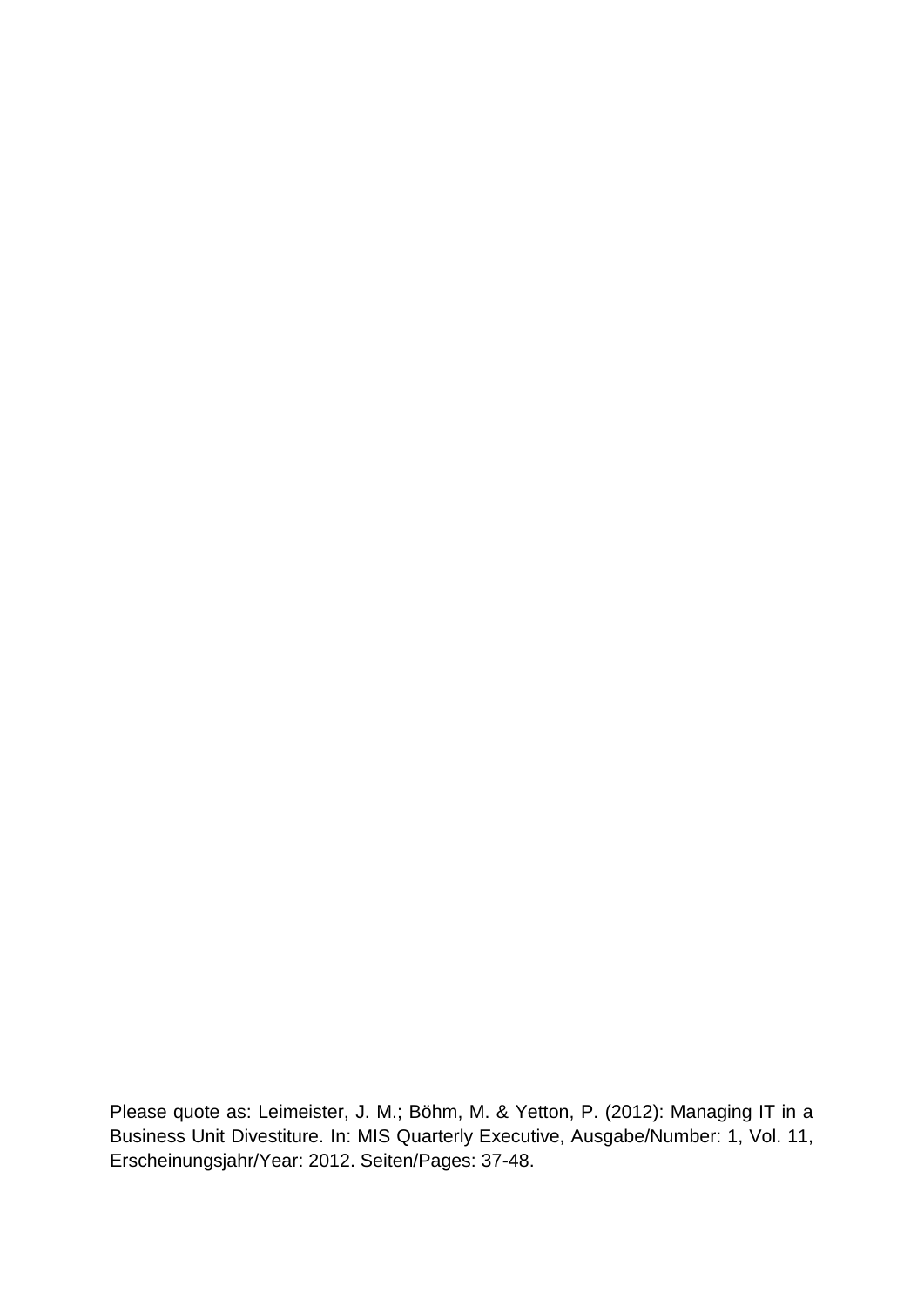

**Jan Marco Leimeister Kassel University (Germany)**

*Executive Summary*

**Markus Böhm Technische Universität München (Germany)**

**Philip Yetton Australian School of Business (Australia)**

*The divestiture of a business unit—also known as a "carve-out"—is a common strategy used by multi-business organizations to adjust their business portfolios in response to a change in business strategy, and legal or regulatory pressures. In a typical divestiture, systems that were integrated in the past to deliver seamless and efficient IT operations must be pulled apart under demanding time and regulatory compliance constraints. Yet, as with many merger and acquisition projects, CIOs involved in carve-out projects that include critical dependencies on IT systems may be excluded from the due-diligence process. This article presents a case study of a carve-out project to divest a business unit within a global multi-business company. In addition to the lessons learned about unique aspects of managing IT for a business unit divestiture, this case sheds light on how CIOs can create divestiture-ready IT environments and thus better prepare their organizations for IT carve-out projects.*

## **DIVESTITURES AND THEIR CHALLENGES**

Acquiring and divesting business units are standard techniques of strategic management. Moreover, an acquisition by one organization is often a divestiture by another. Reasons for divestitures include changes in organizational focus or strategy, weak economic performance or a need for capital.<sup>3</sup> Antitrust regulations or other contractual obligations are also reasons for organizations to sell business units. In 2009, more than 12,000 divestitures were conducted worldwide with a total value in excess of \$600 billon.4

As in merger and acquisition (M&A) projects, the role of the IT function in a divestiture (also referred to as a "carve-out") can be complex and have serious financial and strategic implications for both the seller and the buyer. The case of Roche Pharmaceuticals illustrates the potential financial implications: when selling its vitamins division, Roche underestimated the cost of disentangling the IT by a factor of twenty.<sup>5</sup>

To highlight some of the risks that a business faces in achieving its goals from a major divestiture, and some of the lessons learned, we describe how Gamma Consulting (GC), part of a major multi-business company (the GAMMA Group), responded to the challenges of carving-out a tightly integrated business unit that was sold to another company.6 Our focus is on the IT component of the carve-out project, organized as an IT workstream, and staffed with a mix of internal and external resources. (For details







<sup>1</sup> Bill Kettinger is the accepting senior editor for this article.

<sup>2</sup> We would like to thank Carol Brown, Bill Kettinger, Helmut Krcmar, Jeanne Ross and Joan Spiller for their valuable comments on earlier drafts of this article.

<sup>3</sup> Leimeister, S., Leimeister, J. M., Fähling, J. and Krcmar, H. "Exploring Success Factors for IT Carve Out Projects," *Proceedings of the 16th European Conference on Information Systems,* 2008, Galway, Ireland, pp. 1764-1776. Villalonga, B., and McGahan, A. M. "The choice among acquisitions, alliances, and divestitures," *Strategic Management Journal* (26:13), 2005, pp. 1183-1208.

<sup>4</sup> "Divestiture M&A News: 2010 Divestiture Survey Report and Year in Review," *Deloitte Quarterly Divestiture Report,* 2011, Deloitte Corporate Finance.

<sup>5</sup> Applegate, L. M., Watson, E. and Vatz, M. "Royal DSM N.V.: Information Technology Enabling Business Transformation," *Harvard Business School,* Case # 807167-HCB-ENG, 2007.

<sup>6</sup> The names of all the companies and business units in this case have been disguised.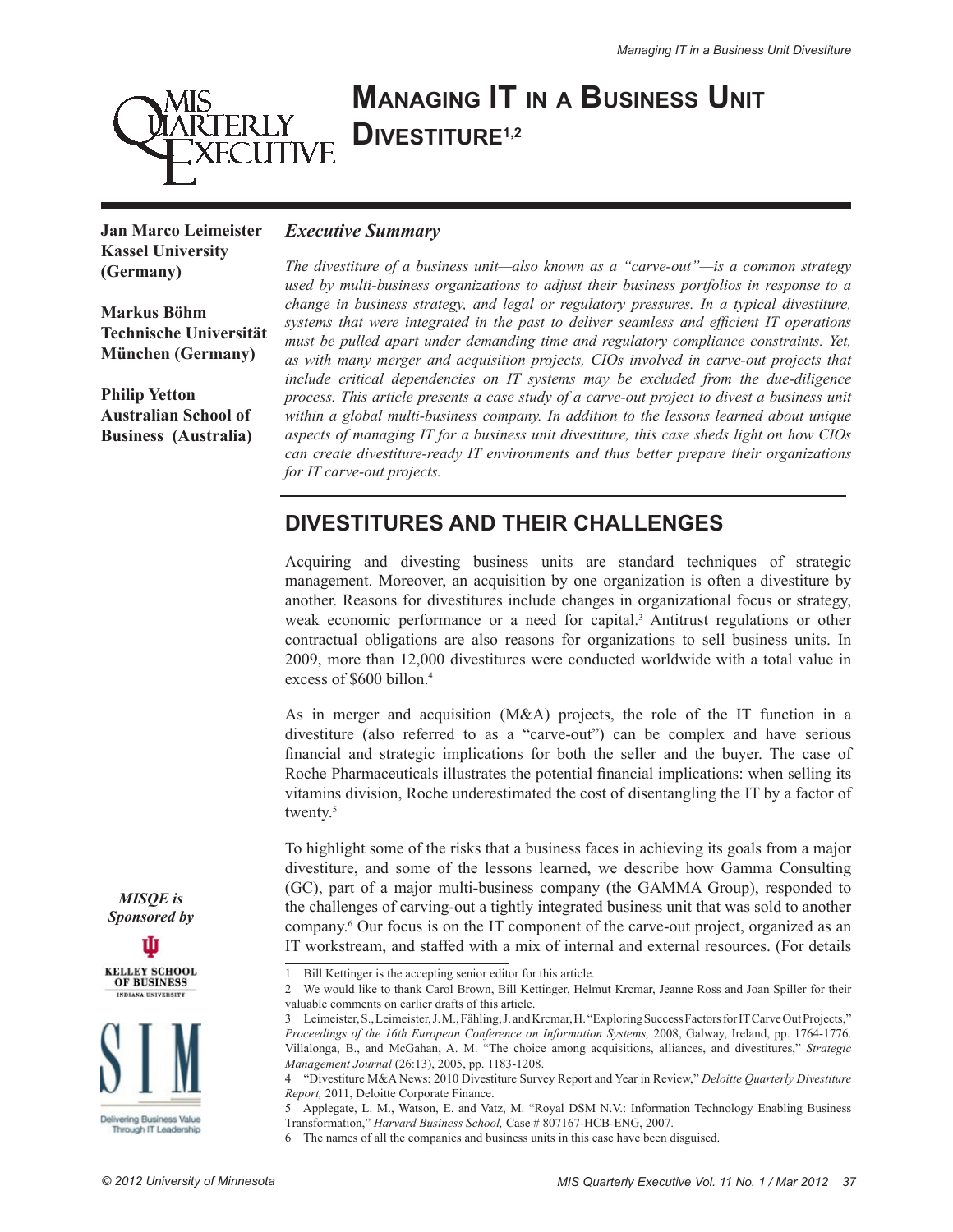

about our data collection methods for this case study, see the Appendix.)

First, we briefly describe the typical phases and milestones of an IT carve-out project. We then introduce the case company and the business unit that was divested, some aspects of the due diligence and contract negotiations with the buyer that could have benefited from more IT leader involvement and the IT landscape within GAMMA Group that influenced the complexity of the IT carve-out project. Next, we present some specific challenges that GC's CIO and his team faced after the contract was signed with the buyer. Finally, based on our multi-year study of this company and other divestiture case studies that we have conducted, we share some lessons learned about how to both manage a successful IT carve-out project and design a divestiture-ready IT environment in general.

# **TYPICAL CARVE-OUT PROJECTS**

An IT carve-out project is typically organized in four phases (see Figure 1). It begins with a Pre-Signing phase, including all negotiations and preparations before the legal divestiture contract is signed. A "data room"—a physical room with an extensive volume of folders containing confidential material, including, for example, financial data, contracts, and customer and employee information—is established for the buyer to conduct due diligence on which to base a contract.

The separation of the carve-out object (the business unit) formally starts after the signing of the contract and, where relevant, approval for the transaction has been given by the regulatory authorities. In this Pre-Closing phase, separation tasks are planned and the systems are prepared for Day One, when the carve-out object becomes an independent entity and the property of the buyer. However, since full separation of IT systems cannot always be achieved at this stage due to the complexity of the seller's IT landscape, a two-step process is frequently adopted. Before Closing, there is a logical separation of important information systems (e.g., financial reporting) on the same hardware, followed by a Transition phase in which the bulk of the separation work takes place. This phase ends with the Cutting milestone, which is when the physical separation of the carve-out object from the seller actually takes place.

Because the buyer is the official owner of the carve-out object after Closing, transitional service agreements (TSAs) are used, where necessary, to ensure and control the provisioning of IT services by the seller to the carve-out object. Even after the Cutting milestone, a buyer may continue to use IT systems in the seller's network to gather historical data or as backup in the case of system failure during the IT integration. Thus, TSAs and final separation activities frequently continue in the Post-Cutting phase. On completion of the Post-Cutting phase, the carve-out object ceases to have any relationship with its former parent.

At first sight, TSAs appear to be simple and effective solutions through which the seller provides temporary IT support to the carve-out object on behalf of the buyer. However, they frequently cause business, technical and motivational problems. First, they are costly (because the seller cannot turn off otherwise redundant IT systems) and strategically restrictive (IT-based strategic initiatives are put on hold because the seller is locked into the IT *status quo*). Second, the seller essentially acts as a service provider to the buyer, which requires technical and other capabilities that are different from those that were needed previously to provide similar support internally. This is a major challenge for a seller with limited capabilities in and experience of providing external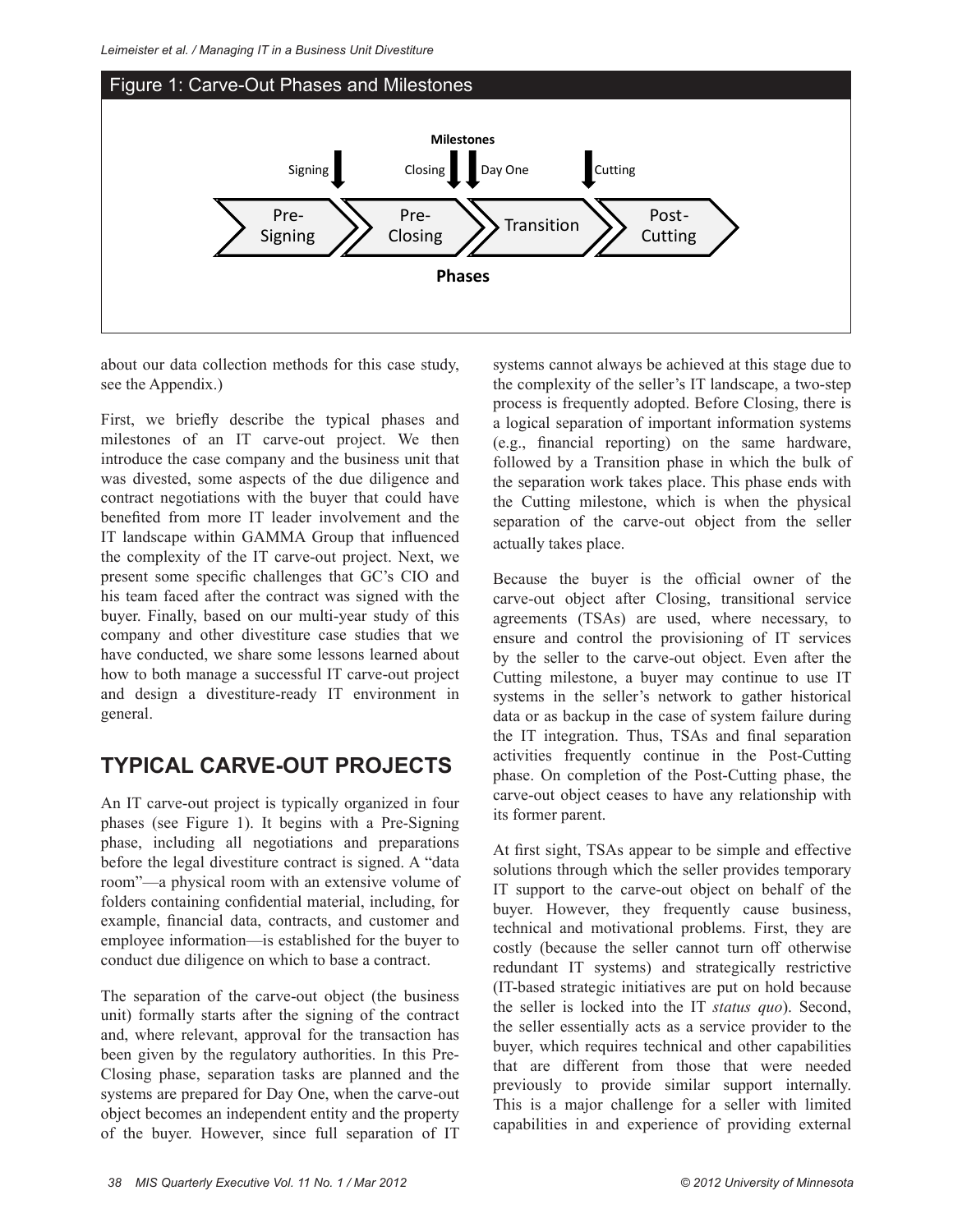

IT services.7 Finally, the collaboration required to manage a complex set of TSAs is difficult to sustain; there is limited mutuality at this late stage in a carveout project.

# **BUSINESS UNIT CARVE-OUT PROJECT AT GAMMA CONSULTING**

GAMMA Group is a global multi-business organization, operating in more than 160 countries. In the year of the divestiture, it employed 370,000 people worldwide, generating revenue of more than €70 billion (\$91 billion), with a profit of over €2.4 billion (\$3.1 billion). Gamma Consulting was part of the Digital Processing and Transmitting business group within GAMMA Group. GC delivered a broad portfolio of multi-vendor IT solutions and services to more than 10,000 customers in the private and public sectors, generating revenue of  $\epsilon$ 3.8 billion (\$4.9) billion) in the year before the divestiture. Its portfolio included services ranging from consulting and system integration, to the management and operation of business IT infrastructure and business processes.

To improve its profitability, GAMMA Group embarked on a major restructuring project with the objective of achieving a 5%-6% operating profit margin for each of its businesses within 24 months. At that time, GC was expected to lose  $€109$  million (\$141.5 million) for the year, down from a profit of  $E40$  million (\$52 million) the year before—mostly due to increased price pressure from new competitors entering GC's most important markets.

GC comprised three business units that covered the IT lifecycle (see Figure 2). The IT Solution Services (ISS) business delivered consulting services and designed customer solutions, including, for example, SAP system integration. The IT Operations Services (IOS) business managed IT operations on behalf of its customers, including both the outsourcing of IT business processes and the management of data centers, desktop environments, LAN/WAN and call centers. The IT Product Services (IPS) business provided maintenance and infrastructure services, including platform-independent IT infrastructure services and solutions that addressed customers' high availability, consolidation, migration and lifecycle management requirements.

The restructuring solution for GC was to divest its IPS business. At that time, IPS employed 2,300 people worldwide, with a global network of 60,000 service partners and system integrators in 140 countries. After considering various sales options, GAMMA Group announced that it was selling IPS to I&G, a 50:50 independent joint venture between GAMMA Group and International Computer Industries. Prior to the sale, I&G had been a hardware supplier to GAMMA Group and especially to GC. Selling IPS to a competitor would have posed a serious potential threat to I&G, as the new owner would have acquired both major service contracts with GC's own customers and access to valuable intellectual property.

The sale of IPS to I&G generated several IT carveout challenges. Within GAMMA Group, core systems mandated for all countries were centralized. For example, the IT system for corporate group control, reporting and financials was operated and maintained at the corporate level. This layer sat over the various SAP ERP systems within GAMMA Group. GC had its own SAP ERP system and a portfolio of centralized applications used by its business units—such as order

<sup>7</sup> See Du, K. and Tanriverdi, H. "The performance effects of transitional IT services in corporate spin-offs," 2010, *Proceedings of the International Conference on Information Systems (ICIS),* St. Louis, p. 248.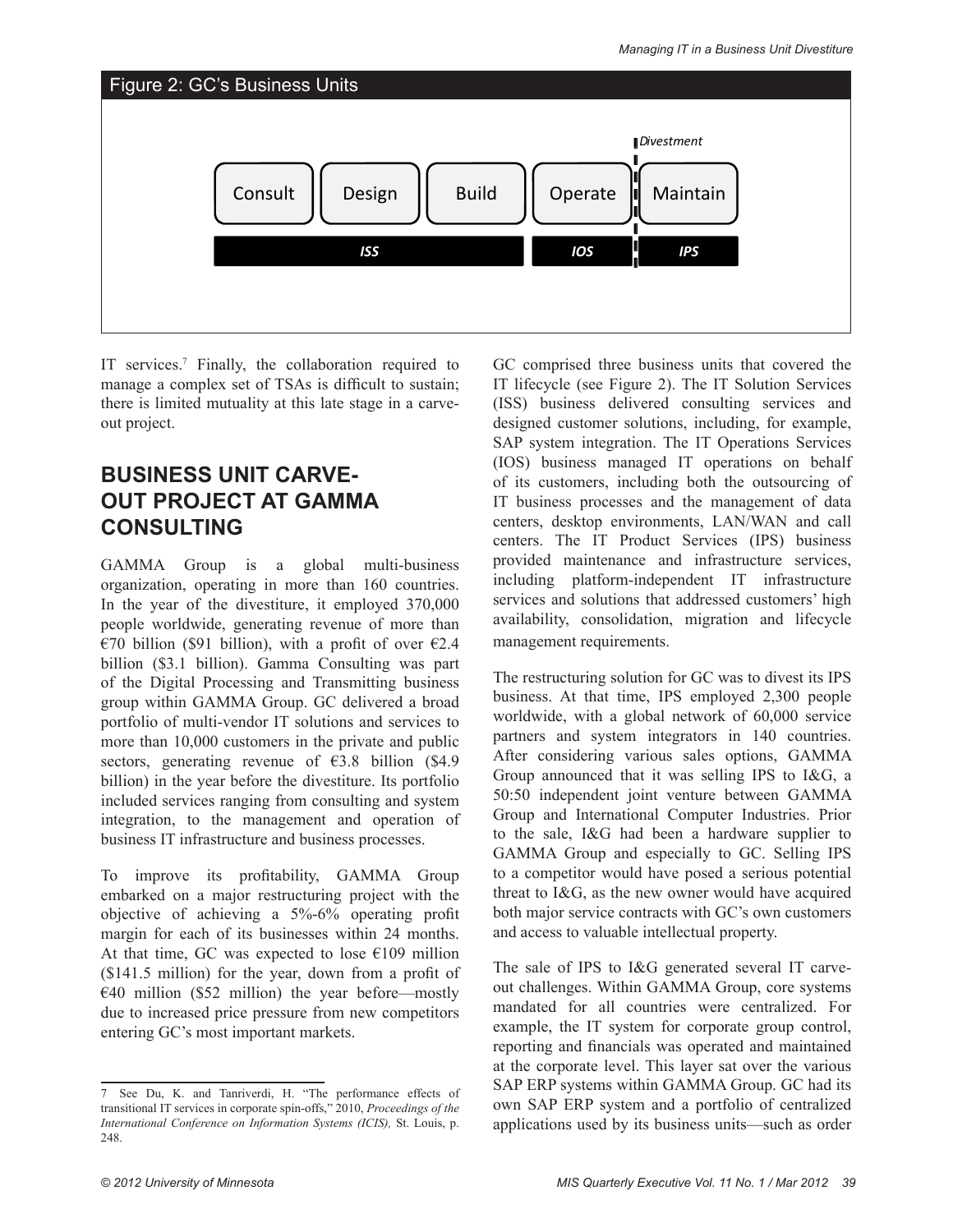| Table 1: Examples of Centralized and Local Applications Used by IPS |                |                                  |                                                                 |                                                        |
|---------------------------------------------------------------------|----------------|----------------------------------|-----------------------------------------------------------------|--------------------------------------------------------|
|                                                                     |                | <b>IPS</b><br>(Carve-out object) | <b>Gamma Consulting</b><br>(GC)                                 | <b>GAMMA Group</b>                                     |
| <b>Locus of</b><br><b>Control</b>                                   | Local          | Sales and support                | Charging system                                                 | Accounting and control                                 |
|                                                                     | <b>Central</b> | Spare parts ordering             | Scheduling and billing<br>of expenses for mobile<br>technicians | E-mail and groupware, and<br>group-wide data warehouse |

scheduling and billing. In addition, each business unit mandated use of its own applications. Finally, some country subsidiaries within GAMMA Group, which sold and delivered products and services for business units such as IPS, ran their own SAP ERP systems.

Table 1 provides examples from IPS's application landscape, illustrating the range of centralized and local applications used by the IPS business unit. While GAMMA Group had formal approval processes for the selection, adoption and usage of IT systems, the IT organizations at corporate level, and within GC and the IPS business unit, gave country subsidiaries a high degree of freedom to customize systems to support local legal requirements and pricing issues. For example, IPS allowed some country subsidiaries to customize the IPS sales and support systems.

About six weeks before the official announcement of the sale of IPS, a confidential internal kick-off meeting was called, with key staff from the relevant functions and businesses in GAMMA Group, to begin preparation for the carve-out project. The project was organized into 10 workstreams, including the IT workstream. The HR workstream was responsible for all personnel issues, including negotiations about which employees would move to I&G. The Customer Contracts workstream negotiated the transfer of customers from IPS to I&G, and the Legal workstream was responsible for ensuring conformance to the relevant regulations in the affected countries. The role of the Customer Contracts workstream was especially important because the sale of IPS was to a business partner, and customers of IPS were frequently also customers of GC's other business units (ISS and IOS).

The leader of the IT workstream recognized early on that success would depend on its collaboration with the other workstreams:

*"The carve-out project is complex. IT is only one workstream, although an important one. As one of the first steps, we will define the interfaces between our IT workstream and the other workstreams (including, for example, HR, Customer Contracts and Legal) to ensure good information flow."*

The IT workstream was initially staffed with three experienced IS executives from within GC and GAMMA Group. During the Pre-Signing phase, the team began collecting information about IPS's IT environment to support the due-diligence process, evaluating alternative carve-out strategies and developing a project plan for the IT carve-out workstream. All IT workstream team members signed non-disclosure agreements and were designated "insiders" for financial regulatory purposes. This meant they were precluded from discussing their activities during the Pre-Signing phase with anyone outside the team. This made it difficult to acquire information. They had to find plausible alternative reasons for data collection, to avoid creating rumors.

## *Due Diligence and Contract Negotiation*

GC also established a Deal team, consisting of lawyers, consultants and internal managers, to prepare for and conduct the contract negotiations with the buyer (I&G). Although GC was aware that IT would be important in the carve-out project, it did not appoint its CIO or any other representative with an IT background to its Deal team.

The Deal team pulled together the due-diligence information required by the prospective buyer, who was given access to selected staff and the data room. The information provided on the IT environment focused on the centralized IT infrastructure, including an inventory of the systems that supported the major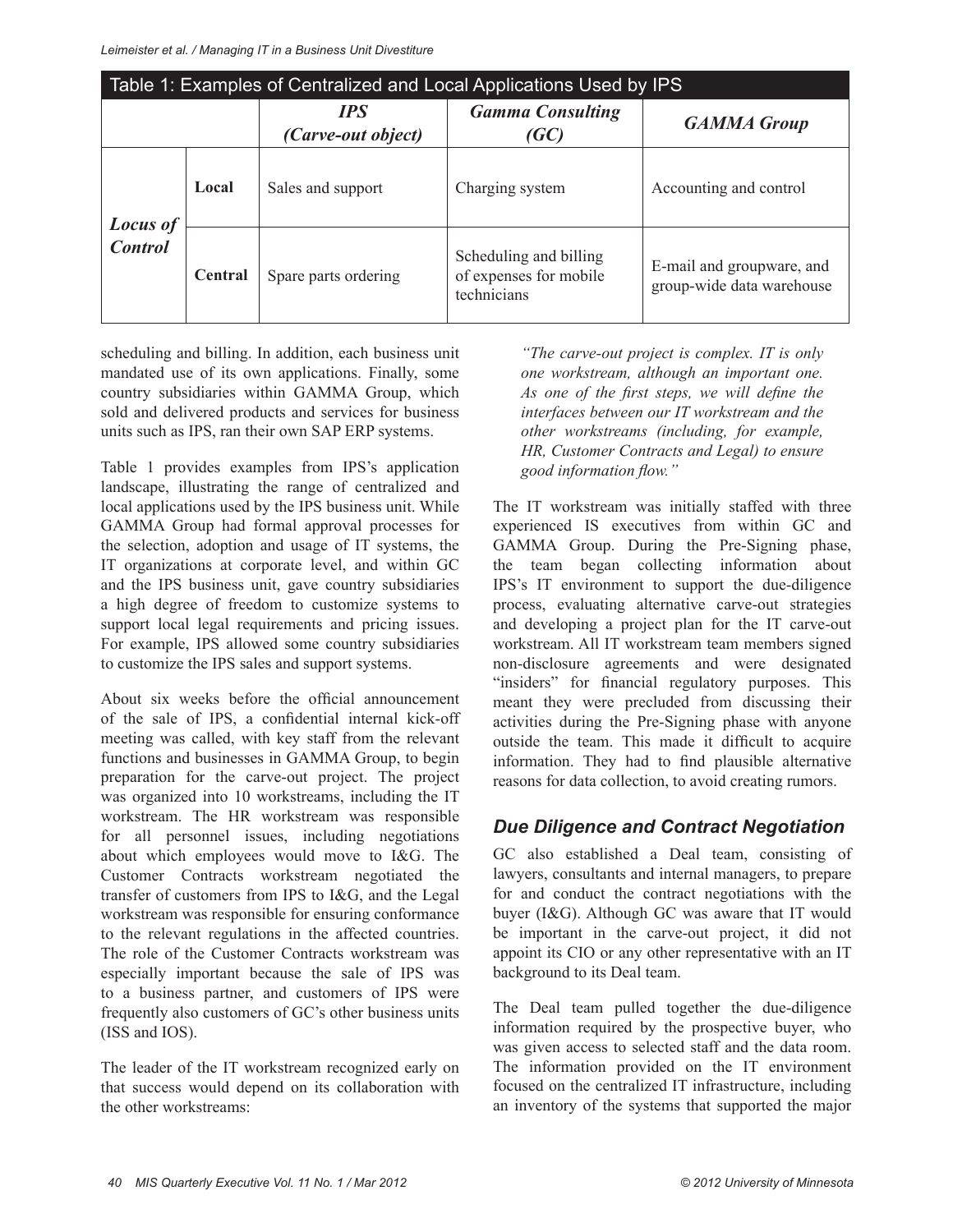#### Figure 3: IT Workstream Organization **IT workstream** IT INFRA - **STRUCTURE** IT APPLICATIONS IT ORGANIZATION IT CONTRACTS COUNTRY **COORDINATION** IPS applications GAMMA/GC applications Financial Statemen Local Application Network Voice Desktop / Backoffice Internet / Intranet **Businss Partne** Access Data Center

business processes in the IPS business unit, together with information about their operational costs.

In contrast, I&G did appoint people with IT backgrounds to its Deal team. From its IT due diligence, I&G gained a good understanding of the centralized IT environment, but remained concerned about the absence of information describing the local IT environments in the country subsidiaries, and suspected hidden risks and costs. As a consequence, during the contract negotiation, I&G added several IT issues to the negotiating table.

According to the IT workstream leader at GC:

*"When I&G brought IT issues to the table, our Deal team approached me on a Friday afternoon and asked me for a quick review within two hours. As a consequence, several IT issues were negotiated in favor of I&G, which increased the carve-out costs to GC or led to renegotiations."* 

An example was the IT change request application that had been developed by the IPS business unit and was used elsewhere in GC to manage IT projects. In the original negotiations, the application was sold to I&G, without retaining a license agreement for its ongoing use in GC. Difficult and time-consuming renegotiations had to be conducted later for GC to obtain the right to continue using this application in its other businesses. The sales contract also imposed all costs related to the IT carve-out on GC; the IT carveout costs incurred by the buyer were deducted from the sales price.

## *The IT Workstream*

The IT workstream was initially organized into four sub-streams:

- 1. *IT Infrastructure,* including all network, voice, desktop PC, data center and business partner access issues.
- 2. *IT Applications,* including data, which dealt with issues regarding IPS applications, specific GC applications, financial reporting and local applications.
- 3. *IT Organization,* including HR issues, which vetted IT staff, including key personnel, and prepared their transfer from GAMMA Group or GC to I&G.
- 4. *IT Contracts,* which was responsible for the identification and assessment of licenses and legal issues concerning the transfer of software and hardware from the seller to the buyer.

A fifth sub-stream was added after the complexities involved with local IT sites in country subsidiaries emerged:

5. *Country Coordination,* which managed the carve-out impacts within country subsidiaries.

Figure 3 shows the final IT workstream organization. When the carve-out project was officially launched, the IT carve-out workstream was staffed with 20 people. After the Closing milestone, and throughout the Transition phase, more than 50 people worked in the IT workstream.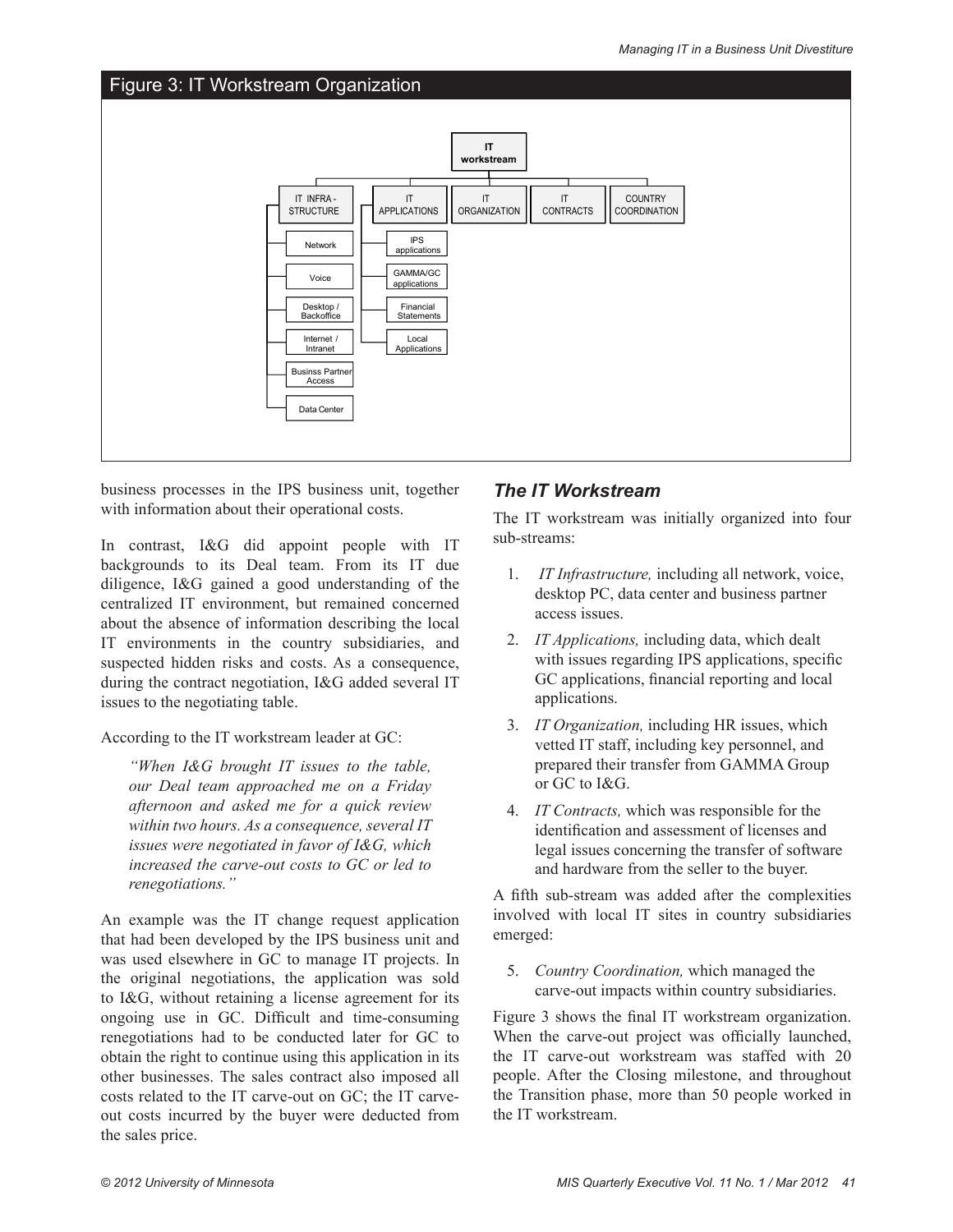

An initial IT project plan, with time and resource dependencies, was developed for internal use in GAMMA Group and GC, and for communicating with the buyer during the Pre-Signing phase. From its experience of other carve-outs, GAMMA Group and GC had learned that only a few legally critical information systems could be physically separated before the Closing milestone; full IT separation is rarely achieved before the Cutting milestone (see Figure 1).

Before the Closing milestone, the local and wide-area networks and basic IT services—including e-mail and office applications—were analyzed, and applications prioritized and scheduled. After Closing, a carveout firewall was set up and the logical cut-off of the networks started. In parallel, a new IPS network was designed. After the Cutting milestone, a Business Partner Access Plan enabled the buyer to access the network and certain services from GC to keep IPS operational during the Post-Cutting Phase. This access was regulated through TSAs until the carve-out object was transferred to its own network. Figure 4 shows some of the critical tasks in the IT workstream plan.

Figure 5 shows an in-depth excerpt from the IT workstream plan for the IT sub-streams in Figure 3.

**IT Infrastructure.** The separation of the WAN, voice and back-office services was essential to satisfy compliance requirements and to deliver IT services to the buyer at Closing, throughout the Transition phase and until the completion of the carve-out. Since both GAMMA Group and I&G used Microsoft and SAP technology for e-mail, groupware and enterprise resource planning, the transfer of these support services was less problematic than it could otherwise have been. Nevertheless, while IPS employee mailboxes were encapsulated and, therefore, could easily be transferred to I&G, IPS employees previously were able to store documents and post comments to GAMMA's groupware platform. This made it difficult to identify and separate all relevant IPS employee documents, transfer them to the I&G groupware system and delete them from the GAMMA groupware system. Despite these separation difficulties, the use of standard applications made the system migration easier, and also eased the transfer and integration of IT support staff from IPS to I&G.

**Applications and Data.** As described earlier, the information system interdependencies were a critical IT challenge in the IPS carve-out. In the words of the IT workstream leader:

*"Some IT systems at IPS are hosted on the GAMMA Group IT platform and are highly integrated with other GAMMA Group IT*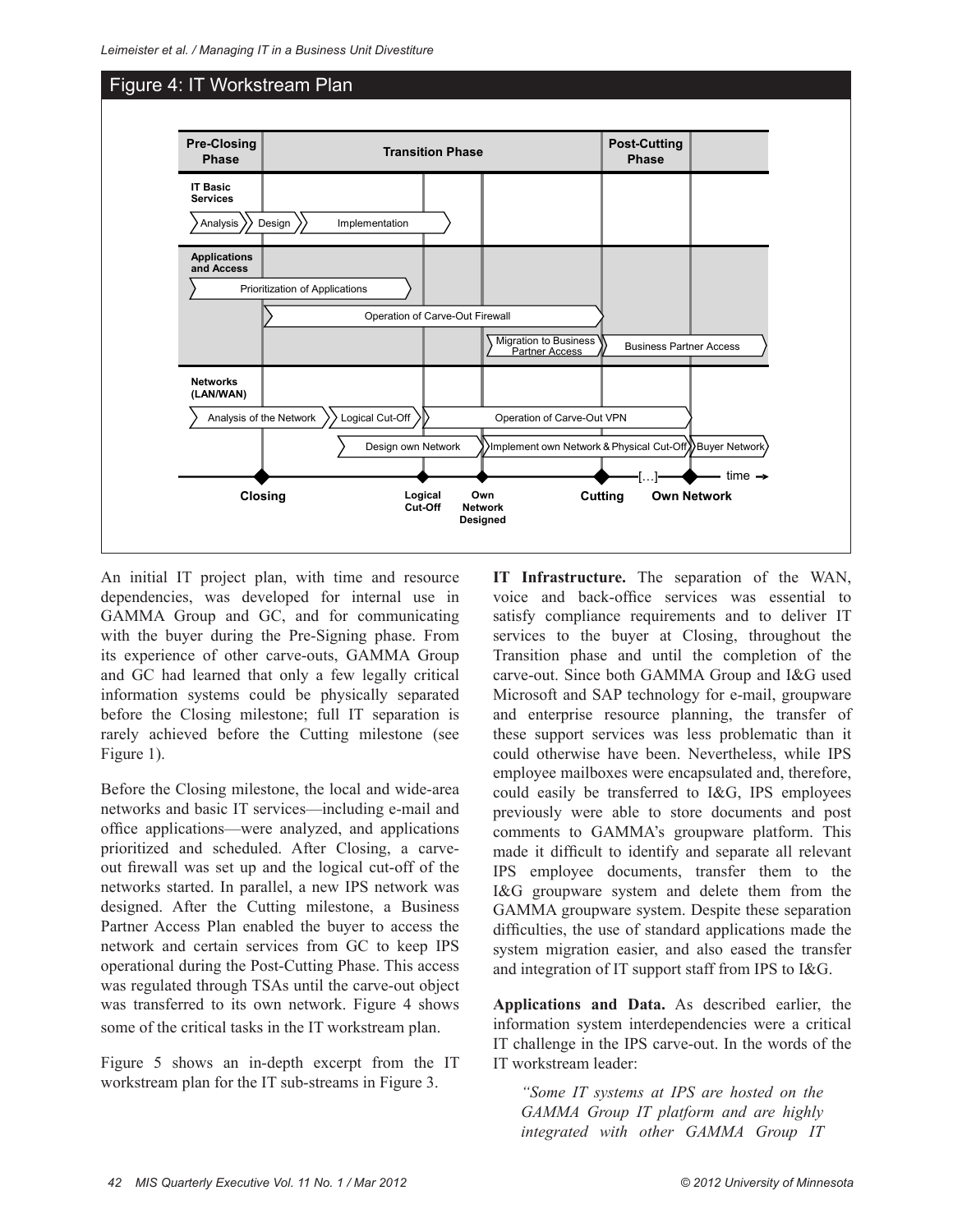

*systems. So we have to work out how to identify the relevant IT systems and how to cut them out of our overall IT platform. But remember, even those IT systems that are IPS-specific and are managed by IPS, may also be used by other businesses in GC."*

In particular, the partitioning of services across the IT lifecycle between the three GC business units had resulted in many system interdependencies between IPS and the other two business units. For example, a scheduling and billing system was used by all three business units. This system was developed by IPS and then adopted by IOS and ISS to improve cost transparency and to simplify customer billing across the three business units.

To identify all affected applications, the IT carve-out team developed the information template presented in Table 2 and established a database to collect that information for GAMMA-level, GC-level and IPSlevel applications under central and local control. To collect the information quickly, the IT workstream leader hired independent consultants. Having both consultants and the IT service providers available oncall enabled this task to be completed on time. Based on that information, a formal justification for retention was required for each application.

Migration decisions were made in collaboration with the buyer. There were three possible outcomes for each application:

- *Refusal:* application was not migrated, containing costs to the seller for redundant work
- **●** *Smooth-Migration:* replace GAMMA components on GAMMA systems with I&G components, resulting in shorter outages to both the buyer and the seller
- **●** *New-Installation:* install I&G components on new systems, ensuring homogeneous client infrastructure for the buyer, but potentially increasing migration costs to the seller.

The primary criteria for deciding between the Smooth-Migration and New-Installation options were the importance to the IPS business of a country and whether I&G already had a presence there. The reasons for each decision were documented for traceability, and signatures were obtained from both GAMMA and I&G executives to symbolically reinforce the collaborative nature of the decision making.

In the Transition phase, the absence of complete documentation of the customized local IT applications by country subsidiaries became an increasingly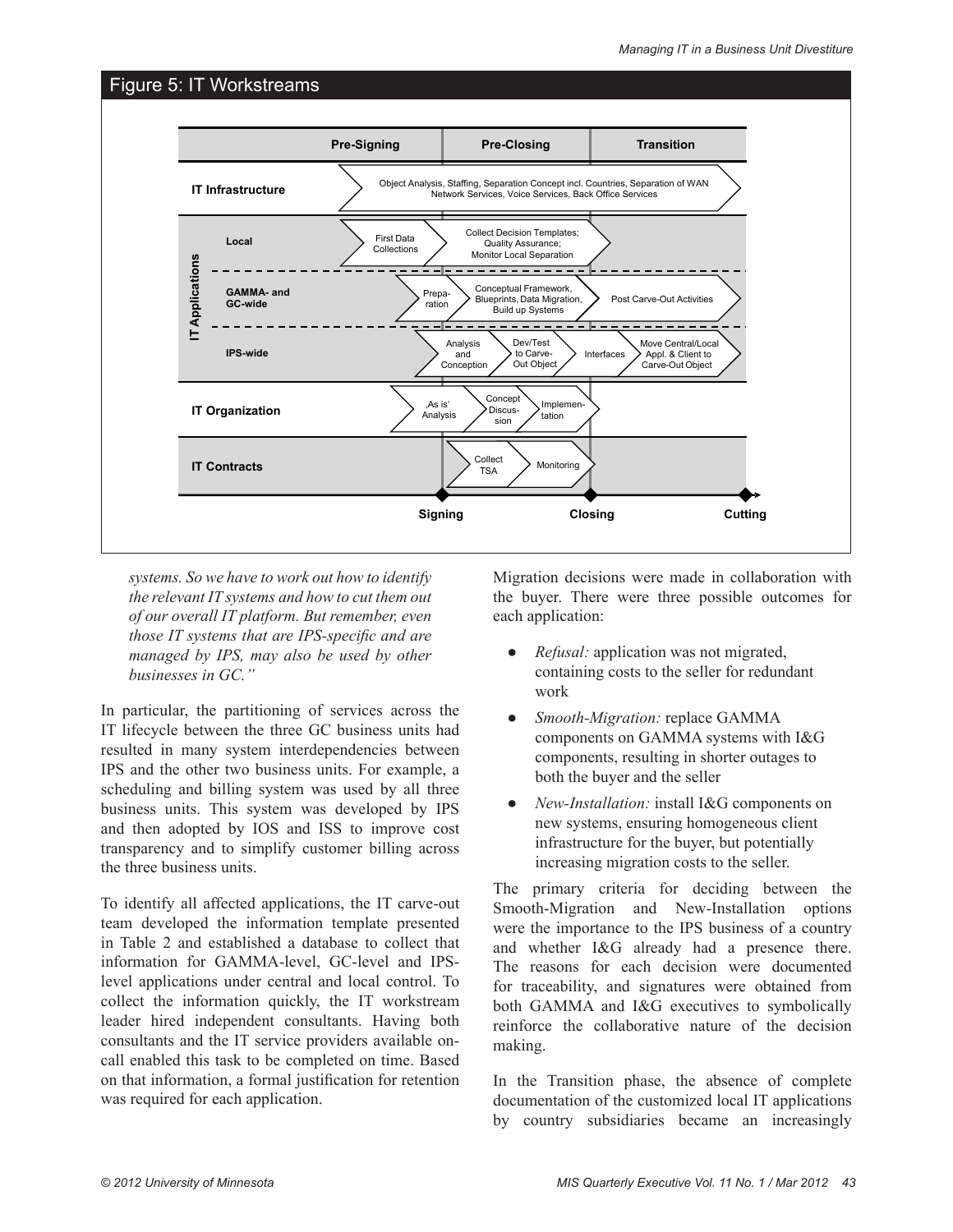## Table 2: Information Template for Identifying Applications to be Retained

- Name of the application
- Frequency of use
- User groups
- Age of the application
- Underlying and used technology
- Input data from other systems used by the application
- Application architecture (standalone or highly integrated)
- Business relevance (business critical or business support for IPS)
- Number of licenses
- Application owner
- Location where the application is used and hosted
- Justification for application use (reason for keeping application alive at IPS)

important issue. Subsidiaries had developed customized applications, so called "shadow IT," and had not documented the process for integration into the GAMMA Group's IT landscape. As a result, the IT workstream team had limited information on how these systems would be affected by the carve-out, and even which data was necessary to keep the businesses operational. One of the IT workstream members commented:

*"In some cases, we could only pull out a system and watch what happened."*

To address the shadow IT challenges, the IT workstream leader created a Country Coordination sub-stream (see Figure 3) to manage the problems resulting from incomplete documentation of applications specific to a country subsidiary. A dedicated Country Coordinator, responsible for status reporting and communication across all the affected countries, was appointed. This helped to establish trust between the parties involved and simplified access to information about local IT systems: there was one "go to" person. The Country Coordinator had a direct contact person in each country—typically the CIO of the country subsidiary—and weekly meetings were established to find solutions to isolate each country-specific IPS system from the GAMMA Group corporate IT platform.

IPS-wide applications were transferred to I&G at Closing. Where GAMMA-wide and GC-wide applications supported the business operations of the carve-out object, GC and GAMMA Group provided those applications and support services in the Transition phase, based on TSAs with I&G. After technical and content preparation at both GAMMA/ GC and I&G, interfaces for data transfer were agreed upon and implemented, and all relevant applications were moved to I&G.

**IT Organization/Human Resources.** Critical knowledge about the IPS IT landscape and processes began to "walk out the door" as rumors about the divestiture first surfaced. The IT workstream leader dedicated a team to preserving the IT capabilities required by the carve-out project, the IT organization for GC post-carve-out and the staff to be transferred to I&G as per the contractual obligations. One of the first steps was to audit and document the critical IT knowledge and capabilities. This also helped to reduce the risk that critical capabilities or tacit knowledge were lost because their importance went unrecognized. The incentive programs were defined with as wide a scope as possible to motivate people either to stay in their current position or to transfer to the buyer.

**IT Contracts.** Since full physical separation could not be achieved before the Cutting milestone, TSAs were established with the buyer for GC and GAMMA Group to provide support services for the information systems still under their control. The challenge for GC was to ensure that the buyer would not gain access to data from its other business units (IOS and ISS). The challenge for I&G was to ensure that GC would not be able to access any new data about the carve-out object after Day One.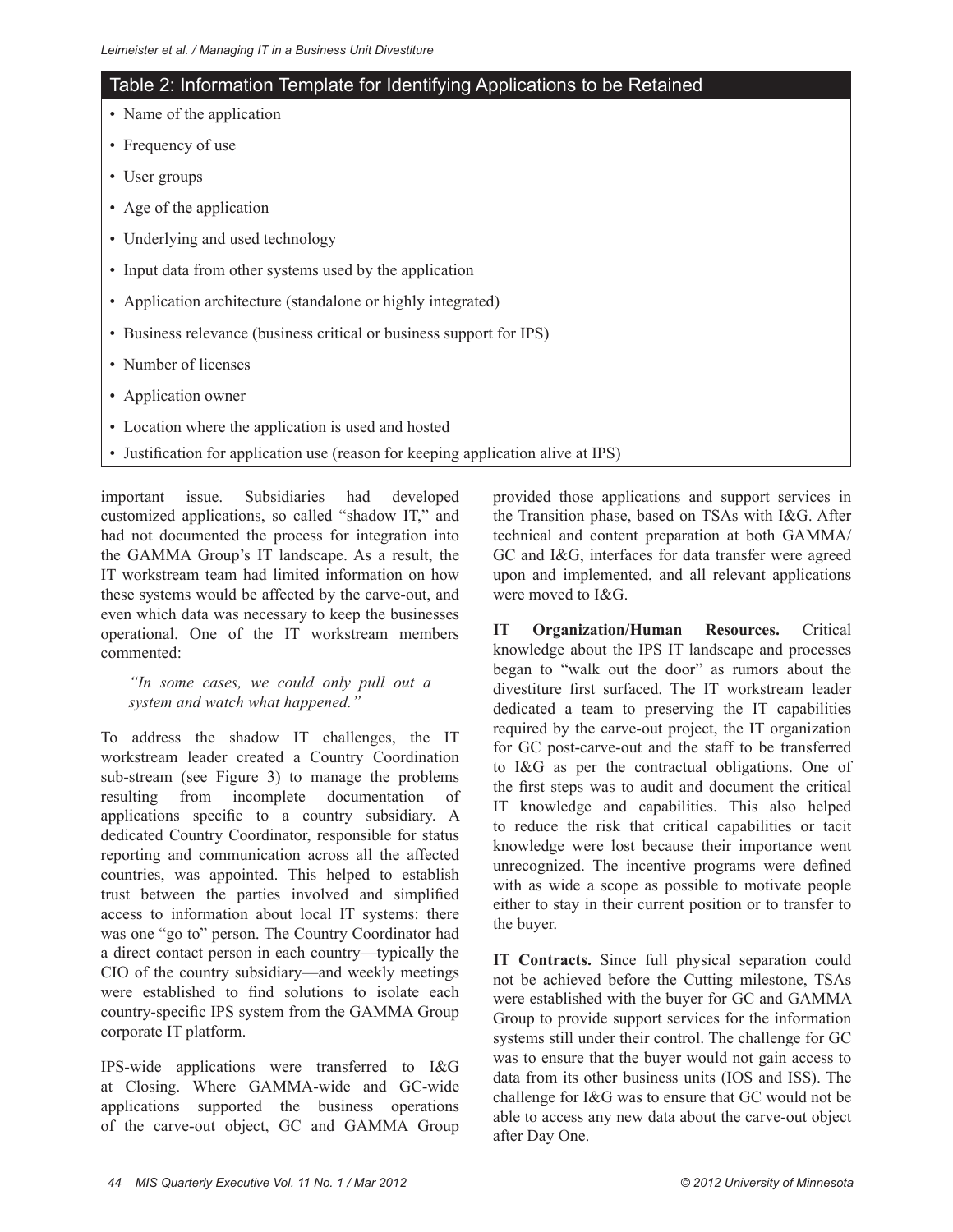## Table 3: Summary of Lessons Learned

### **Managing Carve-out Projects**

*1. Build collaboration between the seller's carve-out team and the buyer's integration team*

- *2. Allocate resources dynamically, leveraging external resources*
- *3. Devote special attention to local differences*
- *4. Design flexibility into Transitional Service Agreements*
- *5. Establish a dedicated team to manage retention and support personnel transfers*

## **Creating a Divestiture-ready IT Environment**

*6. Facilitate awareness of business dependencies on IT*

*7. Include IT leaders in strategic decision-making teams*

*8. Routinely review IT standardization and customization trade-offs*

*9. Maintain full and up-to-date documentation on the IT landscape*

*10. Include retention clauses in contracts for key IT personnel*

Upon the Transition and Post-Cutting phases, the number of TSAs was continuously reduced until full physical separation was achieved and all IPS systems at GC were shut down. Interfaces for data transfer were agreed upon and implemented, and all relevant applications were transferred to I&G. However, GC did incur significant carve-out costs from supporting the TSAs because it could not shut down otherwise redundant systems. In addition, some reverse TSAs had to be established with the buyer to allow the two other GC business units to use information systems formerly provided by IPS, until adequate replacements were implemented.

Another important activity of the IT Contracts sub-workstream was to ensure that GAMMA, GC and IPS remained compliant with their software license agreements after the carve-out. To do this, a team determined whether licenses could simply be transferred or whether they needed to be renegotiated. The team was also responsible for examining and renegotiating service contracts with third-party suppliers.

## **LESSONS LEARNED**

The overall carve-out of IPS and the IT carve-out project were perceived as successes by both GAMMA Group and the buyer. Both parties achieved their

strategic objectives, and both finished the projects within the planned time frames and budget constraints. From this experience, 10 important lessons were learned. They are summarized in Table 3 under two headings: Managing Carve-out Projects and Creating a Divestiture-ready IT Environment.

The weights to be given to the different lessons will depend on the divestiture context. In the IPS carveout, the buyer was a business partner and customer retention was critical to both the buyer and seller, so there was a higher existing degree of mutual trust, and a need for ongoing collaboration than might generally be true. In the IPS case, Lesson 1 below was therefore critical to the success of both the carve-out project by the seller and the subsequent integration project by the buyer. While collaboration is always important to capture joint benefits in a divestiture by one multibusiness organization and its integration into another, this case illustrates how the importance of a given lesson is contingent on the specific context.

## *Managing Carve-out Projects*

**1. Build Collaboration Between the Seller's Carveout Team and the Buyer's Integration Team.** GC established 10 workstreams that had some overlapping responsibilities for information collection and key personnel retention, both with each other and with the complementary workstreams in the buyer's integration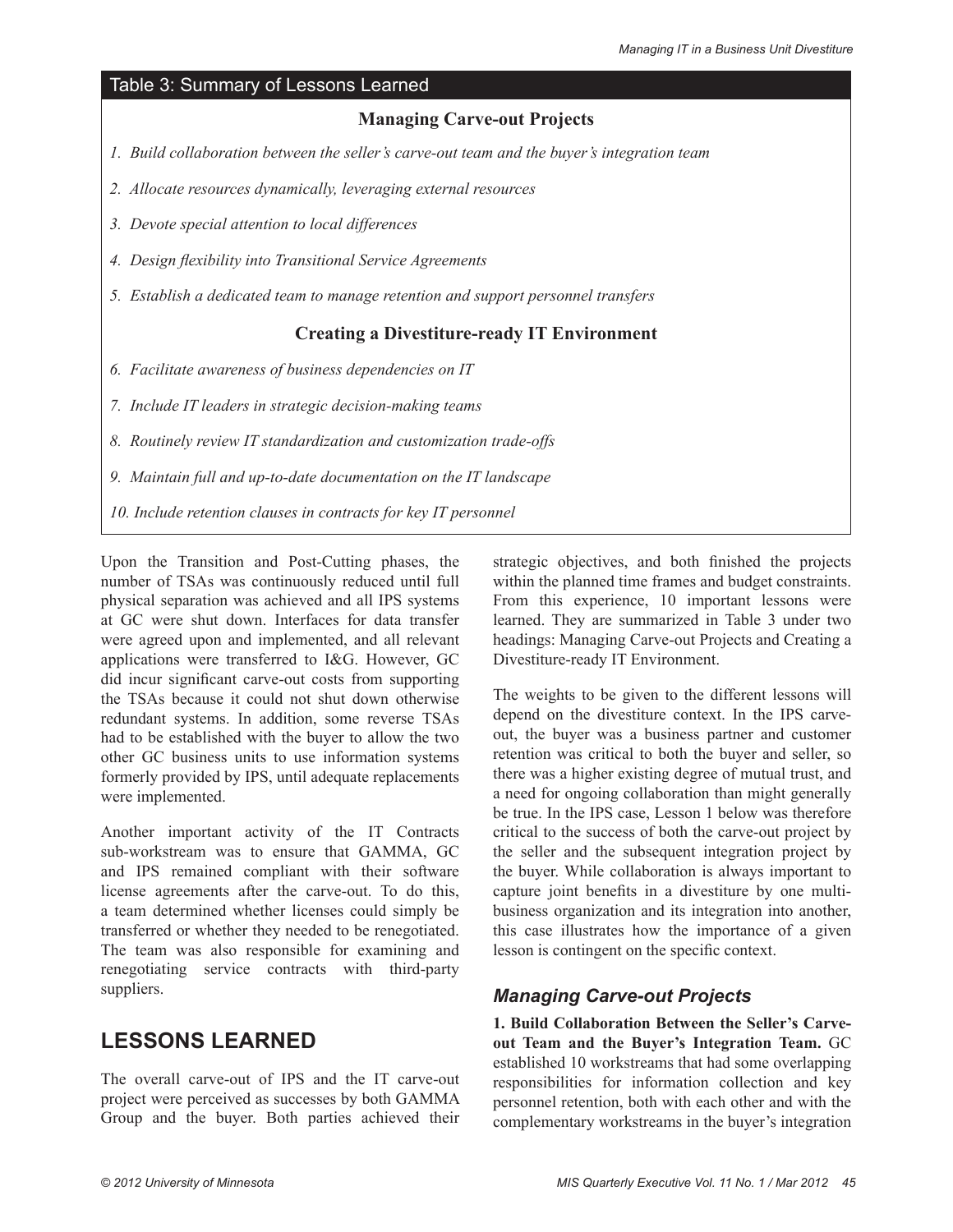#### *Leimeister et al. / Managing IT in a Business Unit Divestiture*

team. Establishing open communication and close collaboration across the carve-out and integration teams can reduce redundant work and carve-out costs, and create a partnership environment that fosters flexibility.<sup>8</sup>

IT carve-out projects are almost always subject to ongoing negotiations between the seller's and buyer's project managers to translate the contract into action. A protocol in which unanticipated costs and windfall benefits are shared between the seller and the buyer such as between the contractor and the client in the construction industry—could help build collaboration.

For the IPS carve-out, the buyer initially had a dealmaking advantage because no IT representatives were included in the GAMMA Deal team. However, with open communication and close collaboration between GC and the buyer, contractual weaknesses were renegotiated and service agreements were modified as more information became available about system dependencies and realistic milestone dates.

**2. Allocate Resources Dynamically, Leveraging External Resources.** Consultants and IT service providers are typically available at short notice and can be used to dynamically resource IT activities to help meet deadlines. In addition, external resources may have valuable experience with other divestitures, which can be used to reduce both the seller's and the buyer's learning curves, and avoid the IT workstream becoming a bottleneck.

**3. Devote Special Attention to Local Differences.** Divestitures are typically top-level decisions with no upfront involvement and commitment from local unit managers. The greater the autonomy given to local managers pre-divestiture, the greater the need to dedicate resources to understand and document relevant local system interdependencies and to anticipate their impacts on the carve-out project and local business operations.

**4. Design Flexibility into Transitional Service Agreements.** Well-designed TSAs can be effective mechanisms for managing the Post-Closing phases of a divestiture when data and applications need to be available to the carve-out object, but are not yet physically separated from the seller's IT landscape. However, poorly designed TSAs can impose cost and security risks on the seller. This is especially true for a seller with limited capabilities and experience in providing external IT services. Technical measures can be taken to minimize the IT security risks, but poorly designed and managed TSAs can lock the seller into the *status quo,* limiting its strategic options in the short term.

To ensure that the buyer would not gain access to unauthorized data, GAMMA Group provided services to I&G on logically separate systems, to be accessed by the buyer through secure networks. To minimize the extent that TSAs decreased GAMMA Group's flexibility and locked them into additional costs, every effort was made to restrict the number of TSAs that were not completed before the Cutting milestone.

**5. Establish a Dedicated Team to Manage Retention and Support Personnel Transfers.** An HR team must be appointed at the outset of a carve-out to minimize departures and maximize retention of key personnel. Otherwise, scarce critical resources "walk out the door." The team should be given the authority to negotiate customized incentive packages for key personnel for the carve-out project and for postcarve-out positions in both the buyer and the seller. Providing this help to the buyer supports the culture of collaboration.

When rumors first began to circulate, some of the GAMMA employees who would be affected started to look for alternative jobs within GAMMA Group or externally. This was especially true in the country subsidiaries, where local application owners quickly changed their jobs or left the company. This increased the challenge to obtain the required information about the customized local applications and their dependencies. As soon as this risk was identified, lump-sum retention packages were offered to key managers, with individually negotiated retention packages agreed for other key personnel.

A more successful strategy would be to anticipate such risks as part of a divestiture-ready IT environment, as described below.

## *Creating a Divestiture-ready IT Environment*

**6. Facilitate Awareness of Business Dependencies on IT.** Awareness by top management and the board of the importance of IT is critical to the success of a carve-out strategy. The executive team at GC recognized that IT was critical to the success of the carve-out project. This recognition was an outcome of prior actions by GC's CIO that had created an awareness of IT's critical interlinking role to support

<sup>8</sup> Böhm, M., Henningsson, S., Leimeister, J.M., Yetton, P., and Krcmar, H. "A Dual View on IT Challenges in Corporate Divestments and Acquisitions," 2011, *Proceedings of the International Conference on Information Systems (ICIS)*, Shanghai, China, p. 20.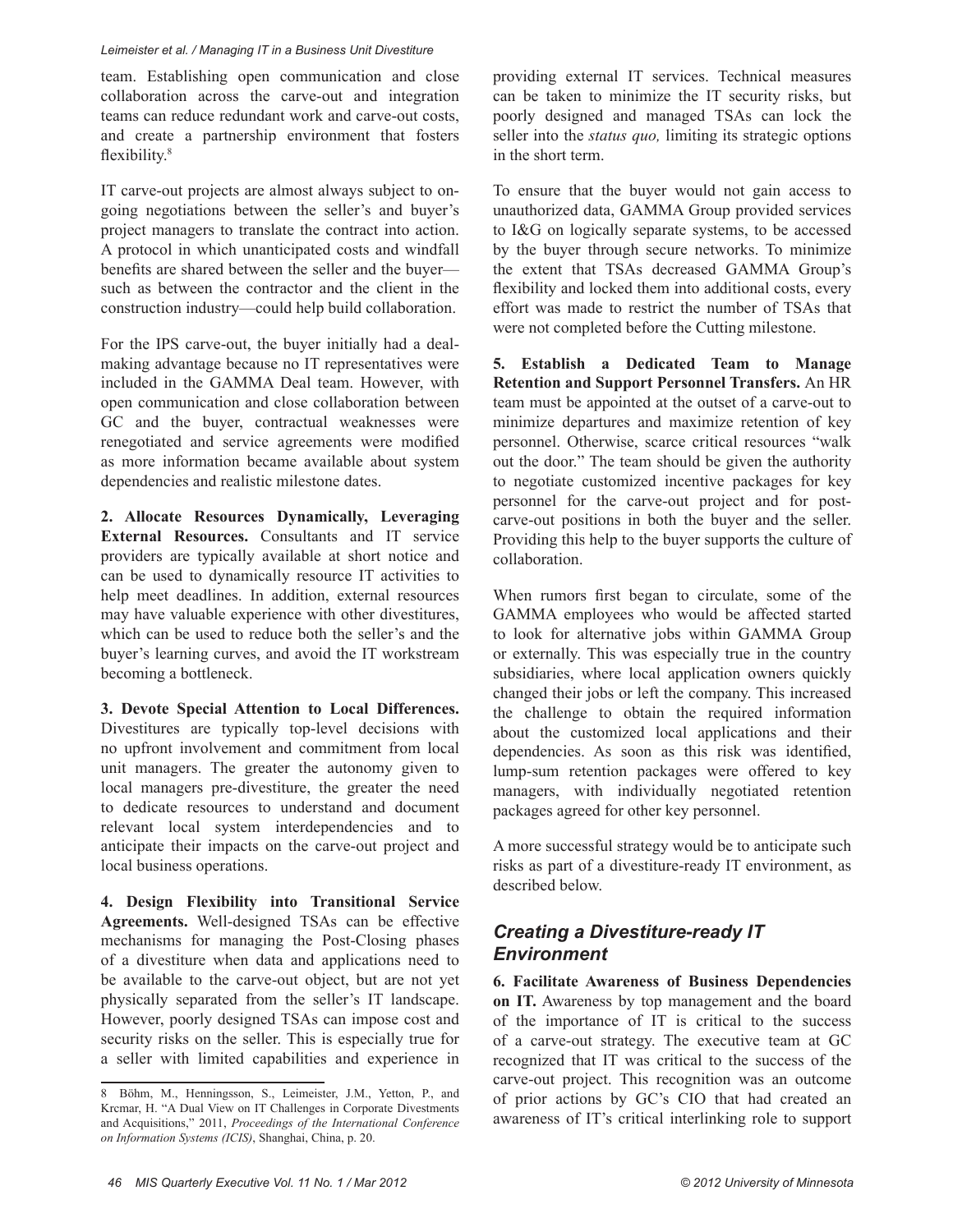the company's business processes. Business leaders will appropriately resource a carve-out strategy only if they recognize critical IT dependencies and anticipate IT costs.

**7. Include IT Leaders in Strategic Decisionmaking Teams.** CIOs who regularly participate in strategic decision-making teams are less at risk of being excluded from divestiture decisions. Including leaders with a good overview of the IT environment in the Deal team ensures that IT-relevant information is part of due diligence and subsequent negotiations. Otherwise, the direct and indirect costs of post-Closing TSAs can become significant and dilute the benefits of the carve-out.

IT leaders can also avoid the "same systems trap" i.e., where the same standard software is in use by both the buyer and seller—which can cause negotiators to underestimate the carve-out challenges and costs. Both GAMMA and I&G used SAP systems for enterprise resource planning and financial reporting. However, these systems were highly customized and integrated. Apart from lower training costs for users of the systems, no benefits could be leveraged from having the "same system," because the SAP systems were, in effect, different customized solutions.

The contract for the divestiture of IPS favored the buyer because of the participation of IT leaders in the buyer's Deal team but not in the seller's Deal team. The absence of relevant IT clauses resulted in GC having to absorb substantial IT costs that should have been the responsibility of, or shared with, the buyer.

**8. Routinely Review IT Standardization and Customization Trade-offs.** Development of a divestiture-ready IT environment requires a structured approach to enterprise architecture management prior to the carve-out, including IT and business leader reviews to determine when standard applications are appropriate and when significant customization is required. Achieving the right balance keeps operational IT costs down and simplifies future carveouts.

**9. Maintain Full and Up-to-date Documentation on the IT Landscape.** Divestiture-ready organizations maintain adequate documentation of their IT landscapes as part of their overall enterprise architecture management strategies. Information from enterprise architecture management can be a valuable source for the due-diligence process, contract negotiations and the subsequent carveout project. Enterprise architecture management

provides an overview of the IT landscape and its IT interdependencies. In a multinational organization, the risks of inadequate documentation at local levels are especially high.<sup>9</sup>

GAMMA Group, GC and the IPS business unit gave high degrees of freedom to the country subsidiaries to customize business applications to local conditions. The inadequate documentation of those systems, including some shadow IT systems, increased the complexity and cost of the IT carve-out project.

**10. Include Retention Clauses in HR Contracts for Key IT Personnel.** To proactively anticipate the need for retaining key IT personnel if a business unit in which they work is divested, retention incentives could be incorporated into existing contracts for these key IT players. Contract clauses could take the form of short-term incentives to keep these key people "onboard" during a future carve-out and for a limited period following the Cutting milestone.

# **CONCLUDING COMMENTS**

GAMMA Group now has standard routines for its divestiture activities, and has also increased its divestiture readiness. Both have been important for an organization that strategically repositions itself by selling (and buying) business units. Although the relative importance of the lessons learned highlighted in this article is contingent on the divestiture context, we believe that these insights will be useful to other firms in a wide range of industries.

# **APPENDIX: RESEARCH METHODOLOGY**

The authors have been working with GAMMA Group and Gamma Consulting for more than two years. In conducting this case study, several qualitative methods were adopted to identify how GAMMA Group and GC coped successfully with the divestiture of a business unit and the related IT challenges. The methods ranged from multiple, in-depth, semi-structured interviews, to expert focus groups comprising executives from the seller, buyer and carve-out object. In addition, GAMMA Group gave access to relevant archival material that documented its approach to managing IT in a divestiture. This material included presentations, technical and project

<sup>9</sup> Böhm, M., Nominacher, B., Fähling, J., Leimeister, J.M., Yetton, P., and Krcmar, H. "IT Challenges in M&A Transactions – The IT Carve-Out View on Divestments," 2010, *Proceedings of the International Conference on Information Systems (ICIS)*, St. Louis, p. 105.